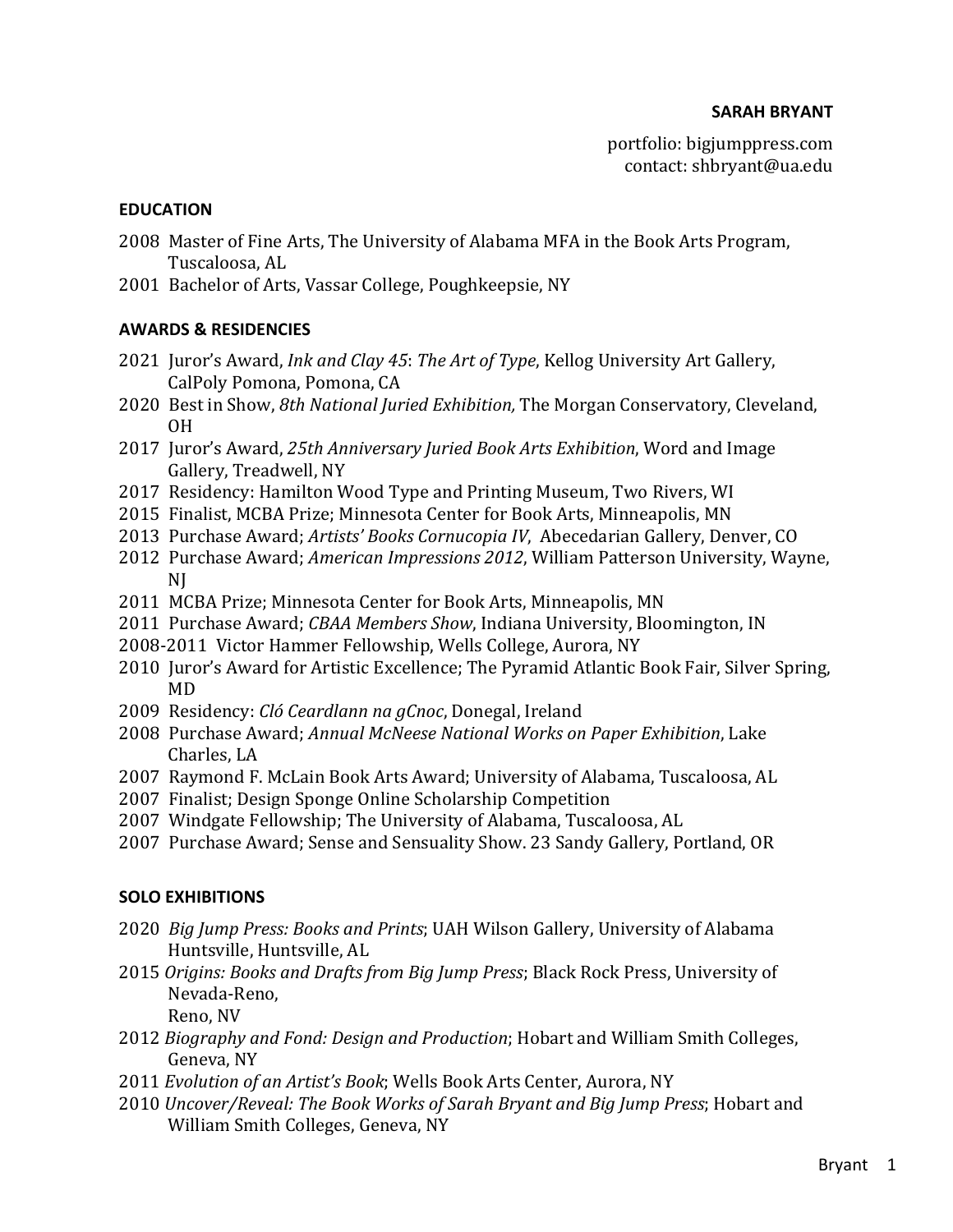## **GROUP EXHIBITIONS WITH SHIFT-LAB COLLECTIVE**

- 2021 Shift-lab: Artist Book Collaborations, IMPACT 11 Printmaking Converence, Hong Kong, China. (April 20—April 25, 2021.)
- 2017 *Trace*; Hamilton Wood Type and Printing Museum Gallery, Two Rivers, WI
- 2017 *Trace*; Seager Gray Gallery, Mill Valley, CA
- 2016 *Trace*; 23 Sandy Gallery, Portland, OR
- 2014 Shift; San Francisco Center for the Book. San Francisco, CA

# **RECENT JURIED EXHIBITIONS AND INVITATIONALS**

- 2021 *Common Ground: Selected Works from The Rollins Book Arts Collection*, Cornell Fine Arts Museum, Rollins College. Winter Park, FL (September 18-December 31, 2021) Curated by Rachel Simmons and Deborah Prosser.
- 2021 *Ink and Clay 45: The Art of Type*, Kellogg University Art Gallery, Cal Poly Pomona, Pomona, CA (August 11—September 30, 2021) Juried by Dave Lefner, Keiko Fukazawa, and Kristin Schomaker
- 2021 Born in the USA *eine Hommage an die Codex Foundation, Berkeley*, Klingspor Museum, Offenbach, Germany. (March 12—September 5, 2021) Selected by the Codex Foundation
- 2021 *Environment*, Burroughs Wellcome Gallery, East Carolina University School of Art and Design, Greenville, NC. (August  $1-31$ , 2021) Curated by Lisa Beth Robinson.
- 2021 Paperworks 2021, BJ Spoke Gallery, Huntington, NY (August 10-30, 2021) Juried by Sewon Kang
- 2021 *Pandemonium,* Spark Gallery, Denver, CO (June 24—July 18, 2021) Juried by Alicia Bailey
- 2021 New Editions, Indianapolis Art Center, Indianapolis, IN. (Feburary 12—April 7, 2021) Juried by Jo Bannister
- 2021 *Pandemonium*, Tallyn's Reach Public Library, Aurora, CO (March 1 —March 31, 2021) Juried by Alicia Bailey.
- 2021 It Starts with The Book: Selections from the Artist Book Collection at Paper Machine, Antenna Gallery, New Orleans, LA (January 8-February 28, 2021)
- 2021 *Signs of Change,* Gallery of Contemporary Mosaics, Chicago, IL (October 30, 2020— January 9, 2021) Juried by Ben Blount. Printed Catalog.
- 2020 *Make Ready for the Revolution*, Kent State University, Kent, OH (October 9-November 30, 2020) Curated by Wendy Partridge, Erin Adair, and Bob Kelemen.
- 2020 *Cover to Cover*, Perlman Teaching Museum, Carleton College, Northfield, MN. (October—November 2020) Curated by Sarah Cluggish.
- 2020 New Editions Exhibition 2020, Hamilton Wood Type and Printing Museum, Two Rivers, WI (April 15, 2020 - June 30, 2020) Juried by Stephen Coles, Brenda McManus, and Claudio Rocha
- 2020 *33rd Annual McNeese National Works on Paper Exhibition*, Grand Gallery, Shearman Fine Arts Annex, McNeese State University, Lake Charles, LA, United States. (March 26, 2020 - May 8, 2020). Juried by: Eleanor Heartney
- 2020 *8th National Juried Exhibition,* The Morgan Conservatory, Cleveland, OH, (March 27, 2020 - April 25, 2020). Jurors: Theresa Bembinster, Curator of Exhibitions at the Akron Art Museum, and Aimee Lee, artist.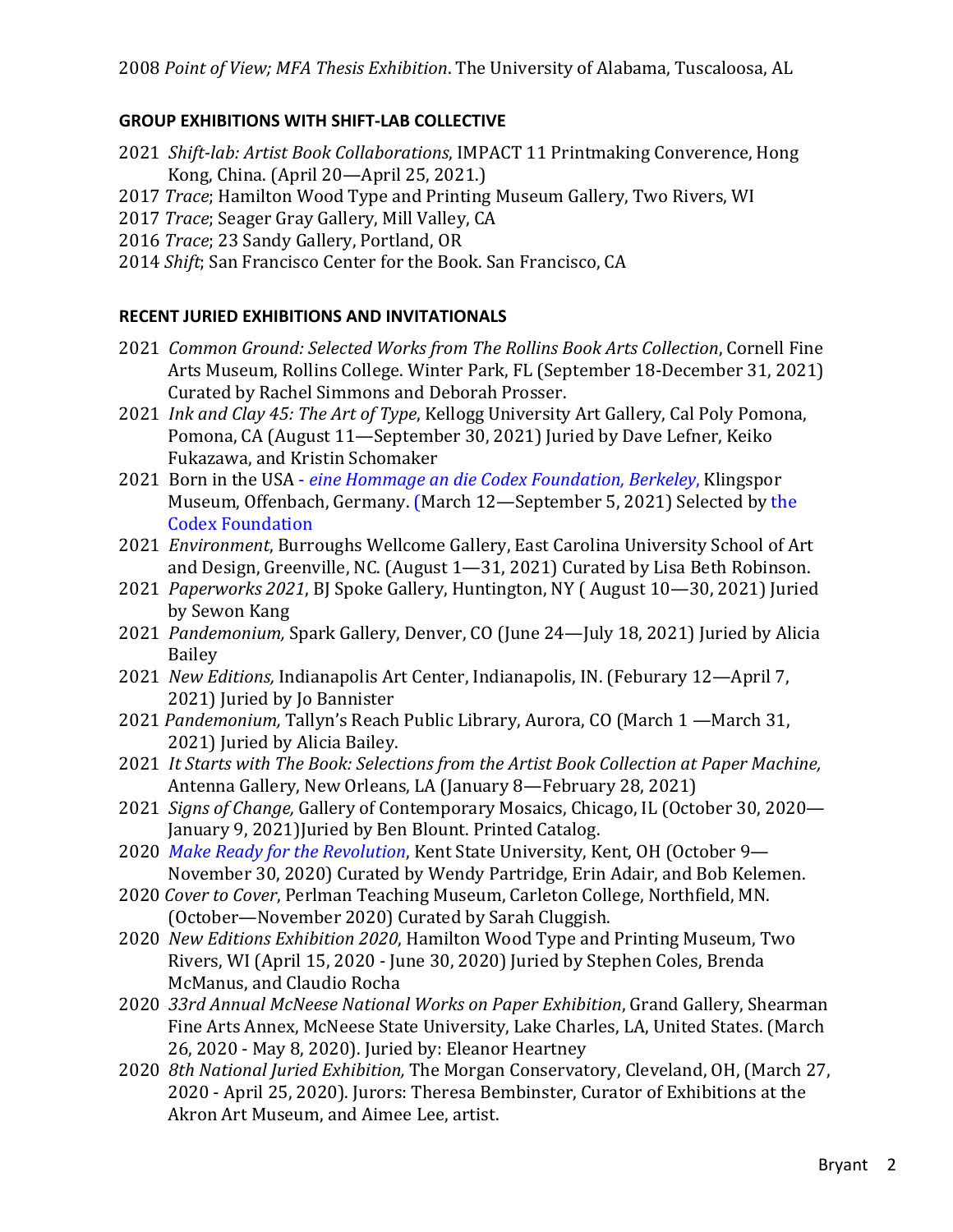- 2020 Retro/intro(spection), San Francisco Center for the Book, San Francisco, CA (February 7-April 19, 2020) (Jurors: Alisa Golden, Lisa Beth Robinson, and Steve Woodall)
- 2020 *May You Live in Interesting Times,* Northern Arizona University Gallery, Flagstaff, AZ (February 4-April 18, 2020) (Jurors: Dr. George Speer and Lisa C. Tremaine)
- 2020 *Intersections: Book Arts as Convergence*, CBAA Member's Exhibition, Carrol Gallery of the Newcomb Art Department, Tulane University, New Orleans, LA (January 2-February 7, 2020)(Juried by Lee Deigaard and Bob Snead)
- 2019 Word/Image/Object, Denver Public Library, Denver, CO (July 1-December 31, 2019) (Juried by Alicia Bailey, and Brian Trembath)
- 2019 Artist Book Cornucopia X, Art Gym Gallery, Denver, CO (November 7-November 29 2019)
- 2019 New Editions 2019, Minnesota Center for Book Arts, Minneapolis, MN (October 18-19, 2019)
- 2019 *Page by Page: Contemporary Artist's Books*, Hudgens Center for Arts and Learning, Duluth, GA (February 9, 2019 – April 20, 2019) (invitational curated by Jerushia Graham)
- 2019 *Book as Place: Visions of the Built Environment* Environmental Design Library, UC Berkeley, Berkeley, CA (January 15-May 17, 2019) (invitational curated by Julie Chen)
- 2018 An Idea of One's Own: Postconceptual Women Artists, Boreas Fine Art Gallery, Chicago, Illinois (September  $25 -$ October 31, 2018) (group show curated by Michael Thompson: seven artists including Hariet Bart, Inge Bruggeman, Sarah Bryant, Ann Hamilton, Yoko Ono, Veronkia Shäpers, and Barb Tetenbaum.)
- 2018 *Freud on the Couch Psyche in the Book*, Center for Book Arts, New York, NY (invitational curated by Susanne Padberg)
- 2018 *The Magic of Collaboration*, Adobe Art Gallery, Castro Valley, CA (curated by Leah Virsik)
- 2017 *25th Anniversary Juried Book Arts Exhibition*, Word and Image Gallery, Treadwell, NY (Juried by Bertha Rogers and Alexander Campos) *Winner of the Jurors' Award*
- 2017 *Frogman's Print Workshop Faculty Exhibition*, University of Nebraska-Omaha, Weber

Fine Arts Building, Omaha, NE (faculty selected by Jeremy Menard)

2017 Artists Books from the Jack Ginsberg Collection; UJ Art Gallery, University of Johannesburg, 

Johannesburg, South Africa. (Curated by David Paton)

- 2017 Conspire: Collaboration, Cooperation, Collection, CBAA Juried Members Exhibition; Florida State University Museum of Fine Arts, Tallahassee, FL
- 2016 *Reading with the Senses*; Lunder Art Center, Lesley University, Cambridge, MA (Curated by Ruth Rogers)
- 2015 *Source Materials Visualized;* The Center for Book Arts, New York, NY (Curated by Alexander Campos and Heidi Neilson)

# **SELECTED COLLECTIONS**

Art Institute of Chicago, Flaxman Library, Joan Flasch Collection Atelier Vis-à-Vis, Marseille, France Aukland Central City Library, New Zealand Boston Athenaeum, Rare Books, Special Collections Columbia University, Special Collections